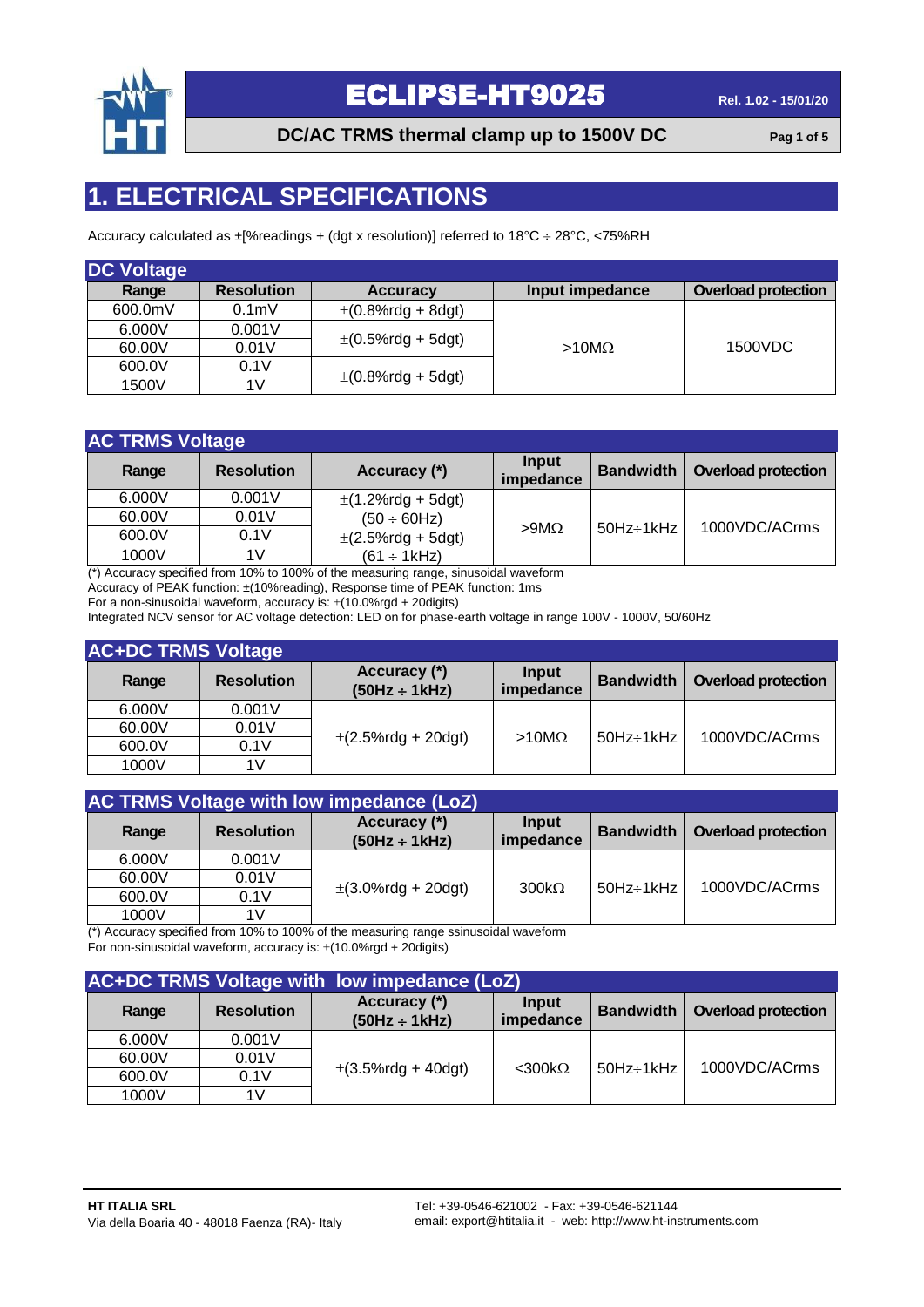

#### **DC/AC TRMS thermal clamp up to 1500V DC Pag 2 of 5**

| <b>DC Current</b> |                   |                        |                            |
|-------------------|-------------------|------------------------|----------------------------|
| Range             | <b>Resolution</b> | <b>Accuracy</b>        | <b>Overload protection</b> |
| 60.00A            | 0.01A             |                        |                            |
| 600.0A            | 0.1A              | $\pm$ (2.0%rdg + 8dgt) | 1000ADC/ACrms              |
| 1000              | 1Α                |                        |                            |

| <b>AC TRMS Current / INRUSH Current</b> |                   |                             |                            |  |  |  |
|-----------------------------------------|-------------------|-----------------------------|----------------------------|--|--|--|
| Range                                   | <b>Resolution</b> | Accuracy (50Hz $\div$ 60Hz) | <b>Overload protection</b> |  |  |  |
| 60.00A                                  | 0.01A             |                             |                            |  |  |  |
| 600.0A                                  | 0.1A              | $\pm$ (2.5%rdg + 5dgt)      | 1000ADC/ACrms              |  |  |  |
| 1000                                    | 1A                |                             |                            |  |  |  |

(\*) Accuracy specified from 10% to 100% of the measuring range, Input impedance:  $> 9M<sub>\Omega</sub>$ , sinusoidal waveform Response time INRUSH function: 100ms

| DC Current by means of standard clamp transducers |                     |                   |                          |                            |  |  |  |
|---------------------------------------------------|---------------------|-------------------|--------------------------|----------------------------|--|--|--|
| Range                                             | <b>Output ratio</b> | <b>Resolution</b> | Accuracy (*)             | <b>Overload protection</b> |  |  |  |
| 1000mA                                            | 1000mV/1000mA       | 1mA               |                          |                            |  |  |  |
| 10A                                               | 100mV/1A            | 0.01A             |                          |                            |  |  |  |
| 40A (**)                                          | 10mV/1A             | 0.01A             |                          | 1000VDC/ACrms              |  |  |  |
| 100A                                              | 10mV/1A             | 0.1A              | $\pm (0.8\%$ rdg + 5dgt) |                            |  |  |  |
| 400A (**)                                         | 1mV/1A              | 0.1A              |                          |                            |  |  |  |
| 1000A                                             | 1mV/1A              | 1Α                |                          |                            |  |  |  |

(\*) Accuracy referred to the sole instrument without transducer; (\*\*) with clamp transducer HT4006

| AC, AC+DC Current by means of standard clamp transducers |                     |                   |                       |                            |               |  |
|----------------------------------------------------------|---------------------|-------------------|-----------------------|----------------------------|---------------|--|
| Range                                                    | <b>Output ratio</b> | <b>Resolution</b> | Accuracy (*)          | <b>Overload protection</b> |               |  |
|                                                          |                     |                   | $(50Hz \div 60Hz)$    | $(61Hz \div 1kHz)$         |               |  |
| 1000mA                                                   | 1V/1mA              | 1mA               |                       |                            |               |  |
| 10A                                                      | 100mV/1A            | 0.01A             |                       | $\pm$ (2.4%rdg+5dgt)       | 1000VDC/ACrms |  |
| 40A (**)                                                 | 10mV/1A             | 0.01A             |                       |                            |               |  |
| 100A                                                     | 10mV/1A             | 0.1A              | $\pm$ (0.8%rdg.+5dgt) |                            |               |  |
| 400A (**)                                                | 1mV/1A              | 0.1A              |                       |                            |               |  |
| 1000A                                                    | 1mV/1A              | 1Α                |                       |                            |               |  |

(\*) Accuracy referred to the sole instrument without transducer; (\*\*) with clamp transducer HT4006

| AC TRMS Current by means of flexible clamp transducer (F3000U) |                                  |       |                                     |                            |
|----------------------------------------------------------------|----------------------------------|-------|-------------------------------------|----------------------------|
| Range                                                          | <b>Output ratio   Resolution</b> |       | Accuracy (*)<br>$(50Hz \div 400Hz)$ | <b>Overload protection</b> |
| 30A                                                            | 100mV/1A                         | 0.01A |                                     |                            |
| 300A                                                           | 10mV/1A                          | 0.1A  | $\pm$ (3.0%rdg.+5dgt)               | 1000VDC/ACrms              |
| 3000A                                                          | 1mV/1A                           | 1Α    |                                     |                            |

(\*) Accuracy referred to the sole instrument without transducer ; Accuracy specified from 5% to 100% of the measuring range Accuracy of PEAK function: ±(10%reading+20dgt), Response time of PEAK function: 1ms

| <b>Diode test</b> |                     |              |  |  |  |
|-------------------|---------------------|--------------|--|--|--|
| Function          | <b>Test current</b> | Open voltage |  |  |  |
|                   | <1.5mA typical      | 3.3VDC       |  |  |  |

| <b>Frequenza (electrical circuits)</b> |                           |                          |                    |                            |  |
|----------------------------------------|---------------------------|--------------------------|--------------------|----------------------------|--|
| Range                                  | <b>Resolution</b>         | <b>Accuracy</b>          | <b>Sensitivity</b> | <b>Overload protection</b> |  |
| 40.00Hz÷10kHz                          | $0.01$ Hz $\div$ 0.001kHz | $\pm (0.5\% \text{rdg})$ | ±2Vrms             | 1000VDC/ACrms              |  |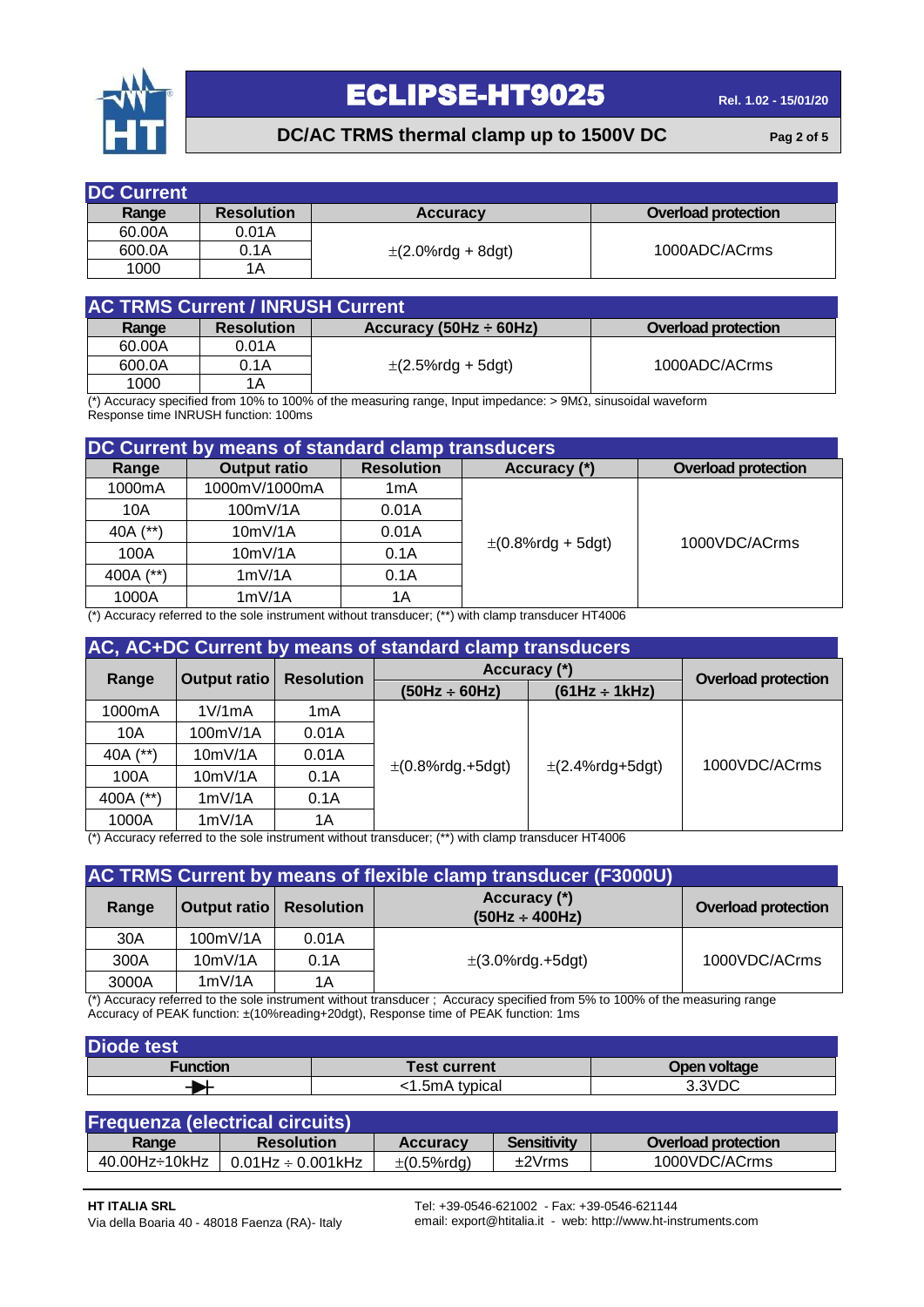

### **DC/AC TRMS thermal clamp up to 1500V DC Pag 3 of 5**

| <b>Frequency (electronic circuits)</b> |                   |                      |                            |
|----------------------------------------|-------------------|----------------------|----------------------------|
| Range                                  | <b>Resolution</b> | <b>Accuracy</b>      | <b>Overload protection</b> |
| 60.00Hz                                | $0.01$ Hz         |                      |                            |
| 600.0Hz                                | $0.1$ Hz          |                      |                            |
| 6.000kHz                               | $0.001$ kHz       |                      |                            |
| 60.00kHz                               | $0.01$ kHz        | $\pm$ (0.2%rdg+5dgt) | 1000VDC/ACrms              |
| 600.0kHz                               | $0.1$ kHz         |                      |                            |
| 6.000MHz                               | 0.001MHz          |                      |                            |
| 10.00MHz                               | $0.01$ MHz        |                      |                            |

Sensitivity: >2Vrms (@ 20% ÷ 80% duty cycle) and f<100kHz; >5Vrms (@ 20% ÷ 80% duty cycle) and f>100kHz

| <b>Resistance and Continuity test</b>                                                                                    |                       |                          |               |                            |
|--------------------------------------------------------------------------------------------------------------------------|-----------------------|--------------------------|---------------|----------------------------|
| Range                                                                                                                    | <b>Resolution</b>     | <b>Accuracy</b>          | <b>Buzzer</b> | <b>Overload protection</b> |
| 600.0 <omega< td=""><td><math>0.1\Omega</math></td><td><math>\pm</math>(1.0%rdg + 10dgt)</td><td></td><td></td></omega<> | $0.1\Omega$           | $\pm$ (1.0%rdg + 10dgt)  |               |                            |
| $6.000k\Omega$                                                                                                           | $0.001k\Omega$        |                          |               |                            |
| $60.00k\Omega$                                                                                                           | $0.01k\Omega$         |                          |               | 1000VDC/ACrms              |
| $600.0 k\Omega$                                                                                                          | $0.1k\Omega$          | $\pm (0.8\%$ rdg + 5dgt) | ≤50Ω          |                            |
| $6.000M\Omega$                                                                                                           | $0.001M\Omega$        |                          |               |                            |
| $60.00 \text{M}\Omega$                                                                                                   | $0.01 \text{M}\Omega$ | $\pm$ (2.5%rdg + 10dgt)  |               |                            |

| <b>Duty Cycle</b>    |                   |                 |  |
|----------------------|-------------------|-----------------|--|
| Range                | <b>Resolution</b> | <b>Accuracy</b> |  |
| $10.0\% \div 90.0\%$ | ఎ.1%              | ⊥.2%rdg + 8dgt) |  |

Pulse frequency range:  $40Hz \div 10kHz$ , Pulse amplitude:  $\pm 5V$  ( $100\mu s \div 100ms$ )

| <b>Capacitance</b> |                   |                                          |                            |
|--------------------|-------------------|------------------------------------------|----------------------------|
| Range              | <b>Resolution</b> | <b>Accuracy</b>                          | <b>Overload protection</b> |
| 60.00nF            | 0.01nF            | $\pm$ (3.0%rdg + 20dgt)                  |                            |
| 600.0nF            | 0.1nF             |                                          | 1000VDC/ACrms              |
| $6.000\mu F$       | $0.001 \mu F$     | $\pm$ (3.0%rdg + 8dgt)                   |                            |
| $60.00 \mu F$      | $0.01 \mu F$      |                                          |                            |
| $600.0 \mu F$      | $0.1 \mu F$       |                                          |                            |
| 6000µF             | 1uF               | $\pm$ (3.5%rdg + 20dgt)                  |                            |
| 60.00mF            | $0.01 \text{mF}$  |                                          |                            |
| 100.0mF            | 0.1 <sub>mF</sub> | $\pm (5.0\% \text{rdg} + 40 \text{dgt})$ |                            |

| <b>Temperature with K-type probe</b> |                   |                         |                            |
|--------------------------------------|-------------------|-------------------------|----------------------------|
| Range                                | <b>Resolution</b> | Accuracy (*)            | <b>Overload protection</b> |
| $-40.0 + 600.0^{\circ}$ C            | $0.1^{\circ}$ C   | $\pm$ (1.5%rdg + 3°C)   | 1000VDC/ACrms              |
| $601 \div 1000^{\circ}$ C            | $1^{\circ}$ C     |                         |                            |
| $-40.0^{\circ}F \div 600.0^{\circ}F$ | $0.1^{\circ}$ F   | $\pm$ (1.5%rdg + 5.4°F) |                            |
| 601°F $\div$ 1800°F                  | $1^{\circ}$ F     |                         |                            |
| $245.0K \div 600.0K$                 | $0.1^{\circ}$ F   | $\pm$ (1.5%rdg + 3K)    |                            |
| $601K \div 1273K$                    | $1^{\circ}$ F     |                         |                            |

(\*) Instrument accuracy without probe ; Specified accuracy with stable environmental temperature at ±1°C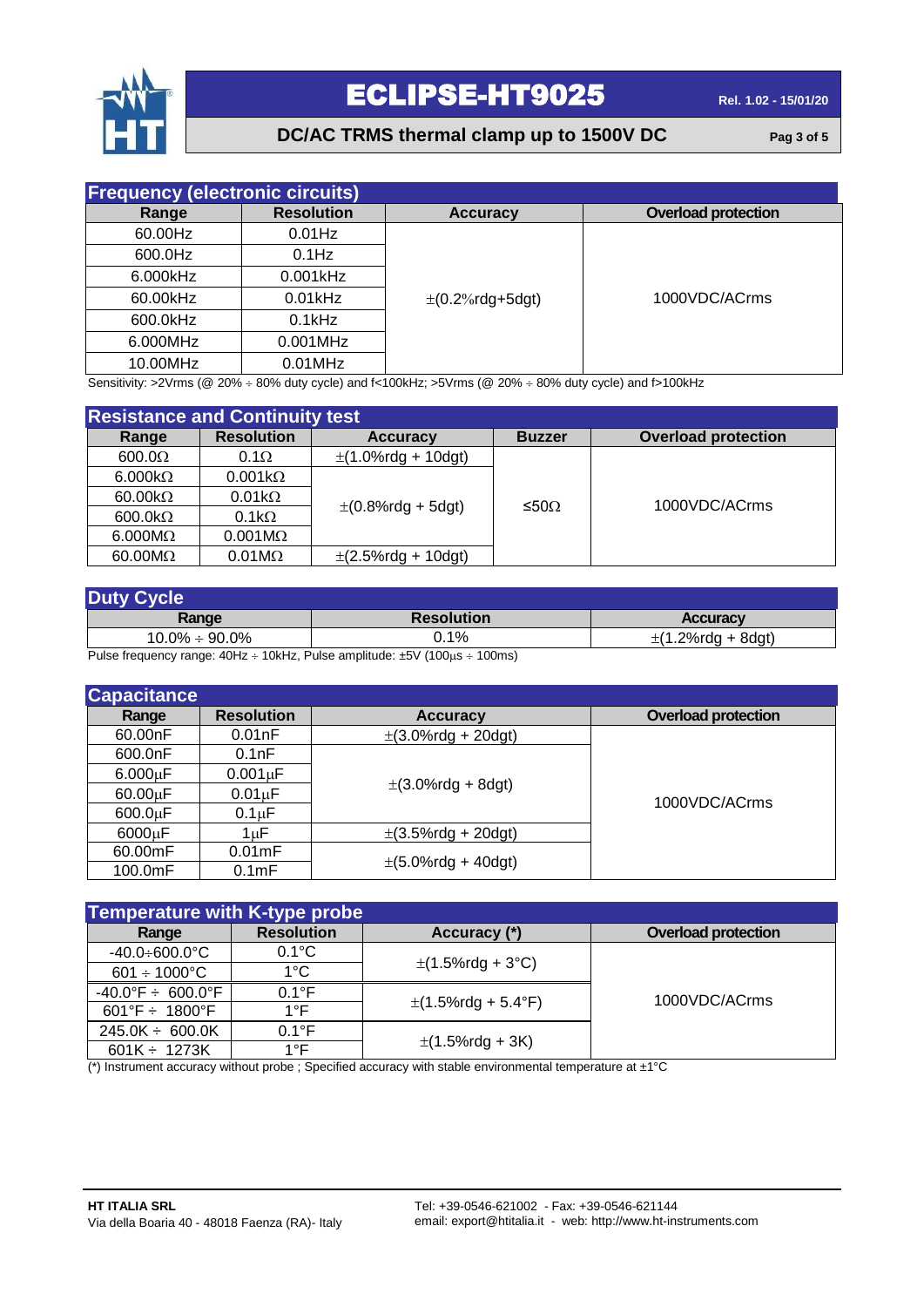

#### **DC/AC TRMS thermal clamp up to 1500V DC Pag 4 of 5**

| <b>Infrared temperature (only ECLIPSE)</b> |                                                                                                           |  |
|--------------------------------------------|-----------------------------------------------------------------------------------------------------------|--|
| Type of IR sensor                          | UFPA (80x80pxl, 34µm)                                                                                     |  |
| Spectrum response                          | $8 \div 14 \mu m$                                                                                         |  |
| Visual range (FOV) / Lens                  | 21° x 21° / 7.5mm                                                                                         |  |
| IFOV (@1m)                                 | 4.53mrad                                                                                                  |  |
| Thermal sensitivity / NETD                 | <0.1°C (@30°C /86°F) / 100mK                                                                              |  |
| Focusing                                   | automatic                                                                                                 |  |
| Minimum focus distance                     | 0.5 <sub>m</sub>                                                                                          |  |
| Image frequency                            | 50Hz                                                                                                      |  |
| Temperature readings                       | $^{\circ}C, ^{\circ}F, K$                                                                                 |  |
| Available color palettes                   | 5 (Iron, Rainbow, Grey, Reverse grey, Feather)                                                            |  |
| Laser pointer                              | class 2 according to IEC 60825-1                                                                          |  |
| Built-in illuminator                       | white-light LED                                                                                           |  |
| <b>Emissivity correction</b>               | $0.01 \div 1.00$ in steps of 0.01                                                                         |  |
| <b>Measuring cursors</b>                   | 3 (Fixed, Max Temp., Min Temp.)                                                                           |  |
| Measuring range                            | $-20^{\circ}$ C ÷ 260 $^{\circ}$ C (-4 $^{\circ}$ F ÷ 500 $^{\circ}$ F)                                   |  |
| Accuracy                                   | ±3%reading or ±3°C (±5.4°F) (environmental temperature<br>$10^{\circ}$ C ÷ 35°C, object temperature >0°C) |  |